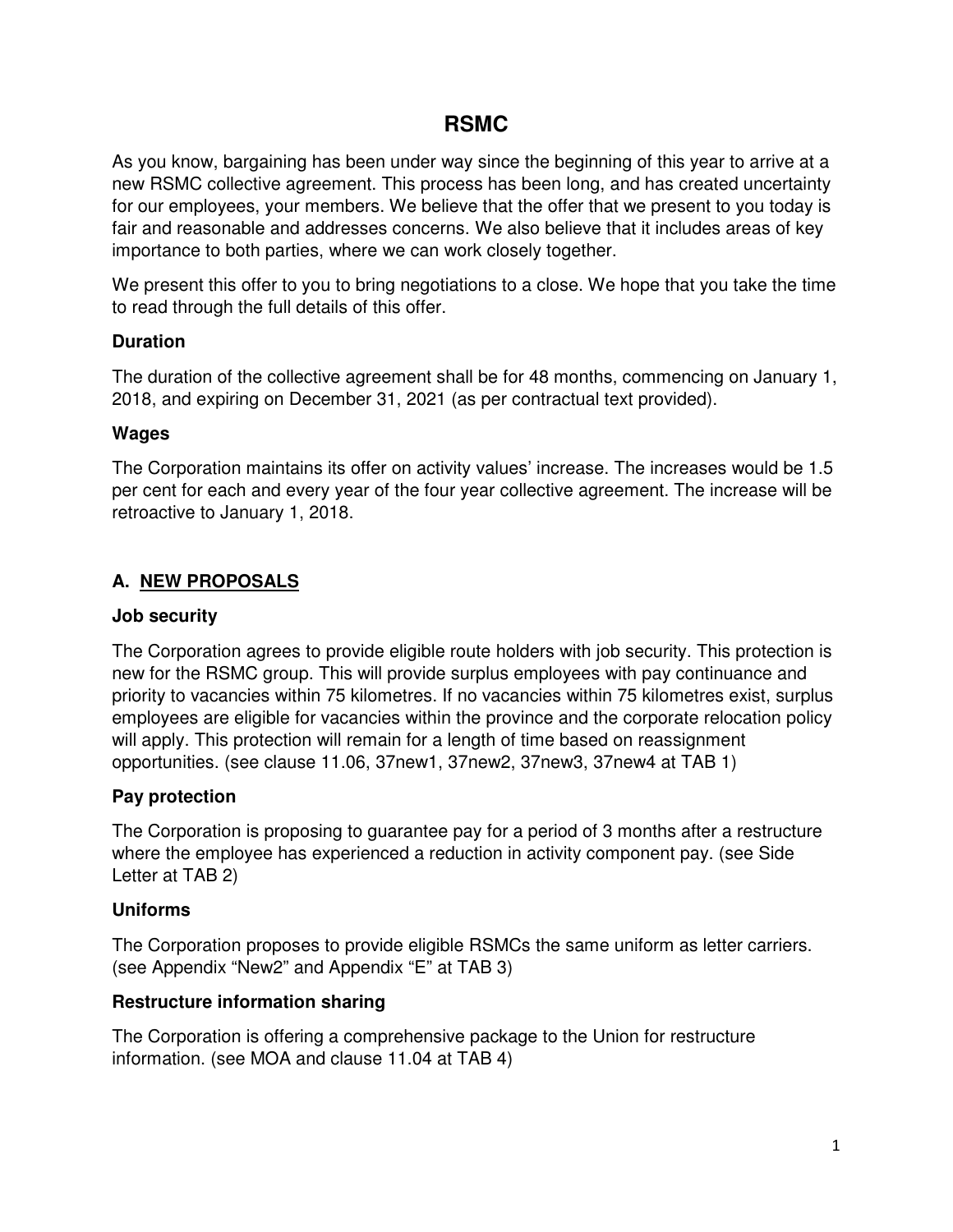## **B. AGREE WITH UNION'S DEMANDS (GLOBAL OFFER SEPTEMBER 14TH)**

#### **Leave of absence due to illness or injury**

The Corporation agrees with the Union's demand regarding a leave of absence without pay for up to five (5) years due to illness or injury. (see clause 17.01 at TAB 5)

### **C. ADJUSTED / WITHDRAWN PROPOSALS**

#### **Peak solutions**

To address overburdening of employees during our busy peak periods and to ensure pay is provided for work performed, the Corporation proposes that employees exclusively delivering parcels during weekdays or weekends will receive \$2.00 for each stop to the door or mail receptacle, payment for each kilometre driven and the appropriate vehicle expense payment. [see Appendix "A" (only paragraph New 1 provided at TAB 6)]

#### **Benefits – Physiotherapy**

The Corporation agrees with the Union's revision of September 14, 2018. Physiotherapy continues with unlimited coverage for active employees, their dependents and retirees. Medical documentation, in the form of a prescription, will be required once physiotherapy benefits exceed \$5,000/person/year.

#### **Restructure definition**

We heard the Union's concerns related to amending the definition of a "restructure" and the Corporation agrees to withdraw its proposal.

#### **Permanent Relief Employees (PREs)**

In order to address employee concerns around the availability of replacements when they need to be away from their route, the Corporation proposes to increase the number of offices where the Corporation is obligated to hire Permanent Relief Employees by lowering the threshold number of RSMC routes required in each office to twelve (12) from fourteen (14). (see Appendix "F" at TAB 7)

#### **Recall rights**

With the Corporation's proposal on job security, the Corporation is withdrawing its proposal regarding recall rights.

#### **Housekeeping (clause 17.01)**

The Corporation agrees with the Union's changes to clause 17.01, and, as a result, withdraws its housekeeping change to this clause. (see clause 17.01 at TAB 5)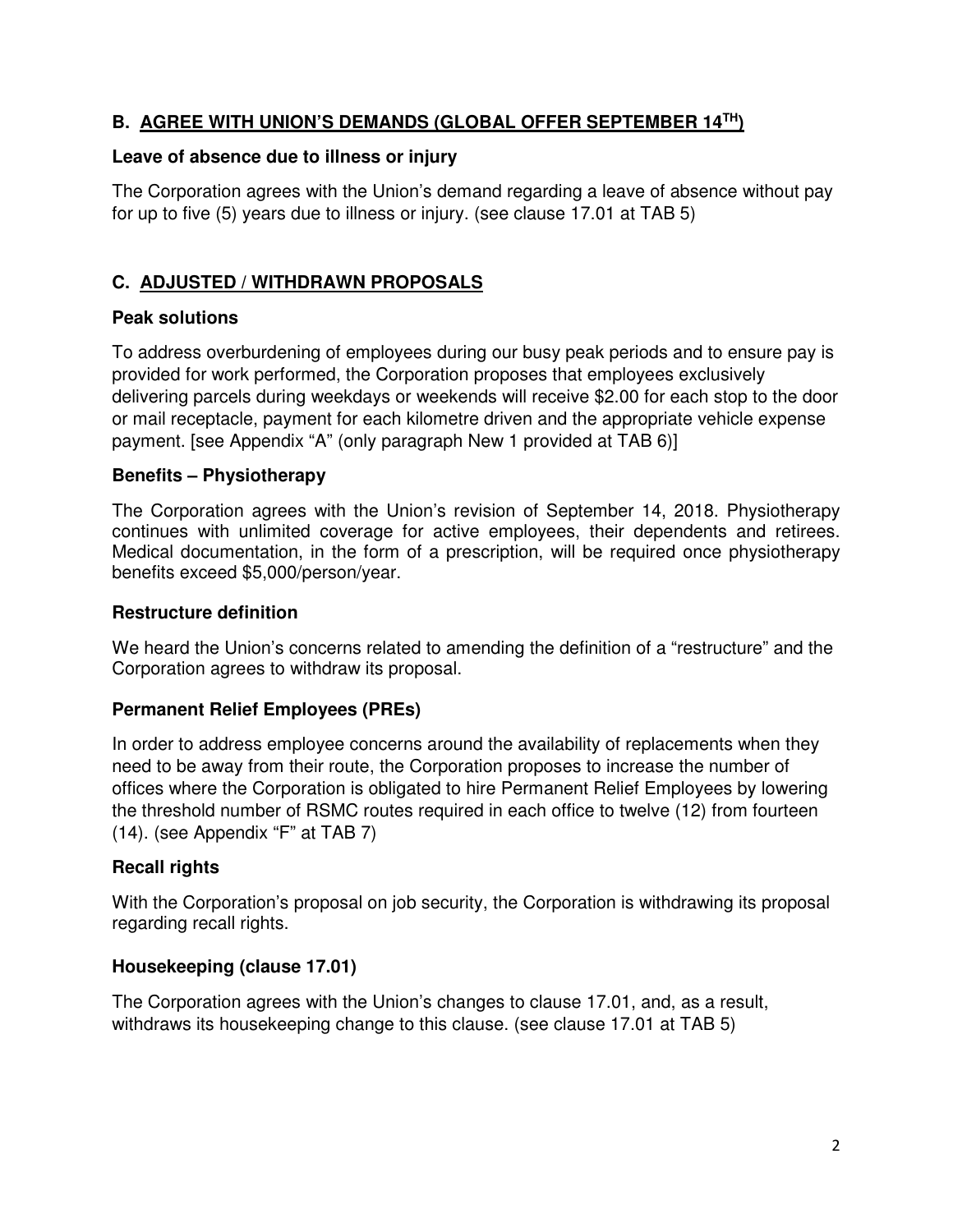# **D. PROPOSALS MAINTAINED**

#### **Work content study**

The Corporation commits to determine RSMC workload and we offer to work with CUPW to determine and define work content. This is a necessary step to maintain pay equity and one required to discuss a different compensation model. (as per contractual text provided)

#### **Restructures**

In response to the Union's request, the Corporation will provide greater notification of restructures through an annual schedule, and 10 days' notice in the event of a change. (as per contractual text provided; see clause 11.04 at TAB 4)

In response to the Union's request, the Corporation proposes to simplify the bidding rules after a restructure. The intent of this language is to allow for more full bids within the defined restructure to provide greater opportunities for employees to exercise their seniority in selecting their routes. (as per contractual text provided; see clause 11.06 at TAB 1)

#### **Pension**

The Corporation recognizes the importance of security of retirement income for employees and proposes to maintain the current pension plan for employees. However, in order to address medium and long-term challenges with our Defined Benefit Pension Plan, the Corporation proposes that the parties meet regularly over the life of the collective agreement to jointly validate issues and identify potential solutions to address risks associated with the Plan. (as per contractual text provided)

#### **Health and Safety – slip-resistant footwear**

Employees' safety is important to us, the Corporation proposes the same offer regarding the promotion of slip-resistant footwear that was signed in CUPW Urban. (as per contractual text provided)

#### **Union Education Fund**

To resolve the national grievance on this issue, the Corporation proposes to pay into the Union Education Fund fifty dollars (\$50.00) per route holder and permanent relief employee. (as per contractual text provided)

# **E. LANGUAGE AGREED TO BY THE PARTIES**

- a) Number of uniform points that may be carried over each year clause 25.01 (signed)
- b) Training for new employees clause 26.01 (signed)
- c) Dental fee guide and elimination of 6-month waiting period clause 22.03
- d) Fertility drugs Side Letter